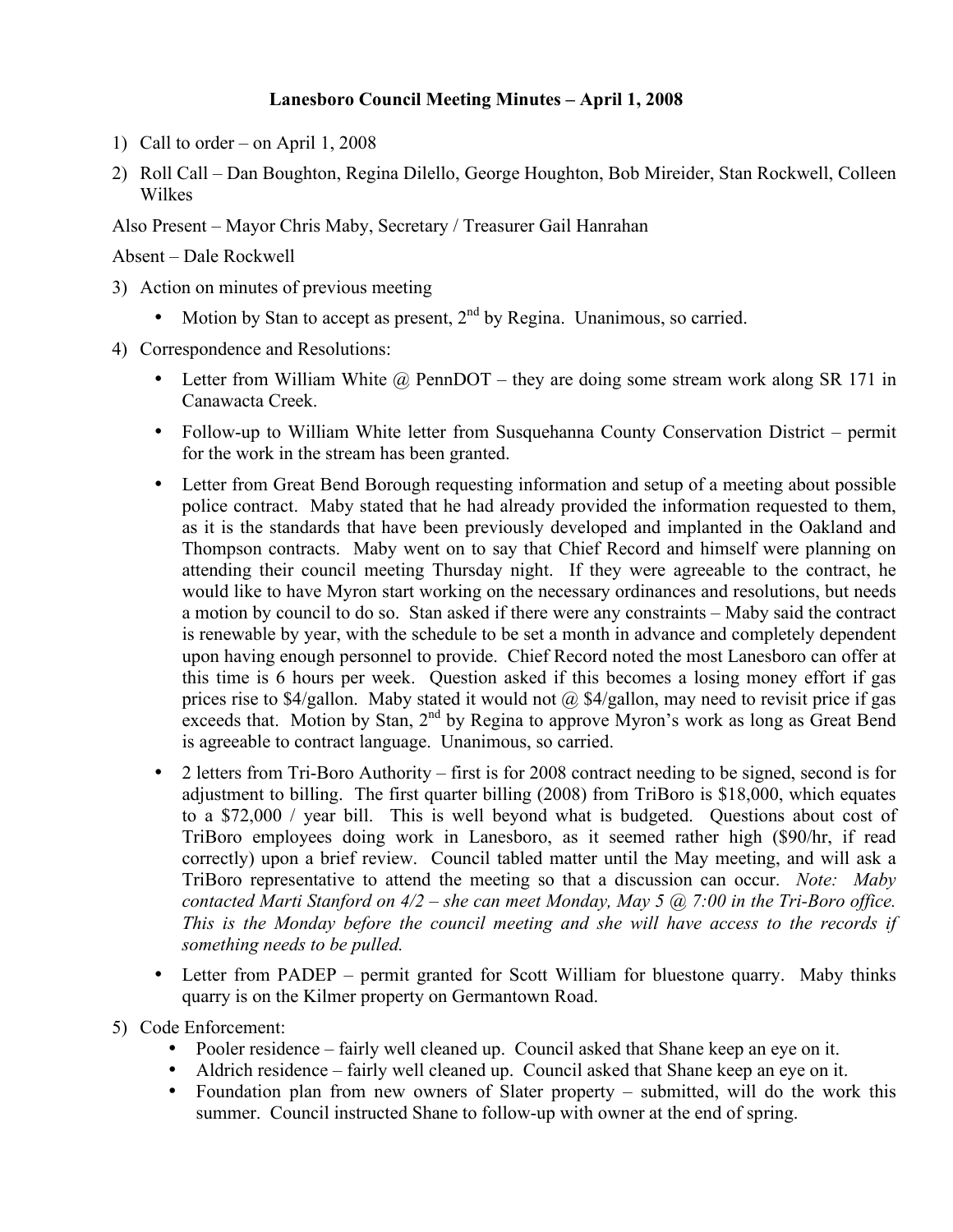- Former Clapper residence, owned by Mary Snyder condemnation papers ready. Shane noted that several dumpsters of material have already been removed, and asked for direction on whether to continue the condemnation process, since work has already started. Stan noted that the laws need to be followed, and that continuing the process is the only way to make sure it is followed through. Shane noted that it keeps the town legal, and consistent with the five other properties that have been condemned over the last several years. Council stated that Shane should file the papers, and if Mary needs an extension to complete the work, can apply for one.
- Complaint about construction debris being dumped on Grand St behind the guiderail near the Susquehanna line. Investigated and talked to residents responsible. Debris cleaned up, and the issue is resolved / closed.
- Question about new business on Main St Shane explained there are state laws, which must be followed by any "walk-in" business. These laws have been on the books since 1927. Additionally, businesses must be compliant with ADA. He further explained that the laws require plans stamped by a professional engineer be developed for access, fire, etc. Maby asked if Lanesboro inspections for compliance were part of the state audit that was conducted on our books last summer. Shane said that it was, and that all of the inspections we did were found to be acceptable. Shane stated that if the business is open, it will need to temporarily shut down until it is compliant, and asked council for direction. Council unanimously stated that the business must be compliant with the appropriate laws and to enforce them as such. *Note: After the meeting, Shane returned and stated that he had met with the building and business owners. They were provided with the appropriate information, and the business is temporarily closed.*
- Checked on the former Dennis Martel residence at the request of council everything outside is in compliance and no issues were visible. Shane noted this was an OUTSIDE inspection only. Council found this to be acceptable, with no need for an interior inspection or additional follow-up.
- Borough building inspection, requested by George Houghton and agreed to by council at last month's (March) meeting – Shane inspected the building, concentrating primarily on the floor system. Shane noted the building has not been treated for termites and is obviously in the low spot of the area, which is causing serious water problems in the crawl space. He noted there is water over the sewer line (greater than waist deep) in the crawl space, and has been that way for at least several days. Continuing, he noted that the floor system has been repaired on a couple of occasions by "sistering" new joists alongside the existing, but the system is not really working, as there is nothing solid for the sistering joists to be anchored against. Shane stated that anything is repairable, but that cost needs to be considered. Based on state code, a building is condemnable if the repair costs exceed 150% of the structural value. County records indicate the building is assessed for \$15,200, which means that the total repair cost cannot exceed \$22,800. Additionally, the entire building would need to be brought into compliance to meet the code, which would necessitate repairs to remove mold in the first floor walls, insulate, etc. Shane stated that Bob Mireider provided an estimate in the amount of \$54,000 from Don Richardson to make repairs to the floor system. This estimate did not include anything for the work that would be required for the mold, etc. George noted that the estimate was likely low, as prevailing wages are required on any public projects whose cost exceeds \$25,000. Shane noted that even with a known low estimate (\$54,000), it far exceeds what is acceptable, and that the building is condemnable. Maby stated that two independent professional opinions have recommended the building be closed, and that keeping the building open is a huge liability issue. Maby further stated that he is against keeping it open against the advice of professionals. He questioned if the borough insurance would cover the town if someone gets hurt if the town has been provided with this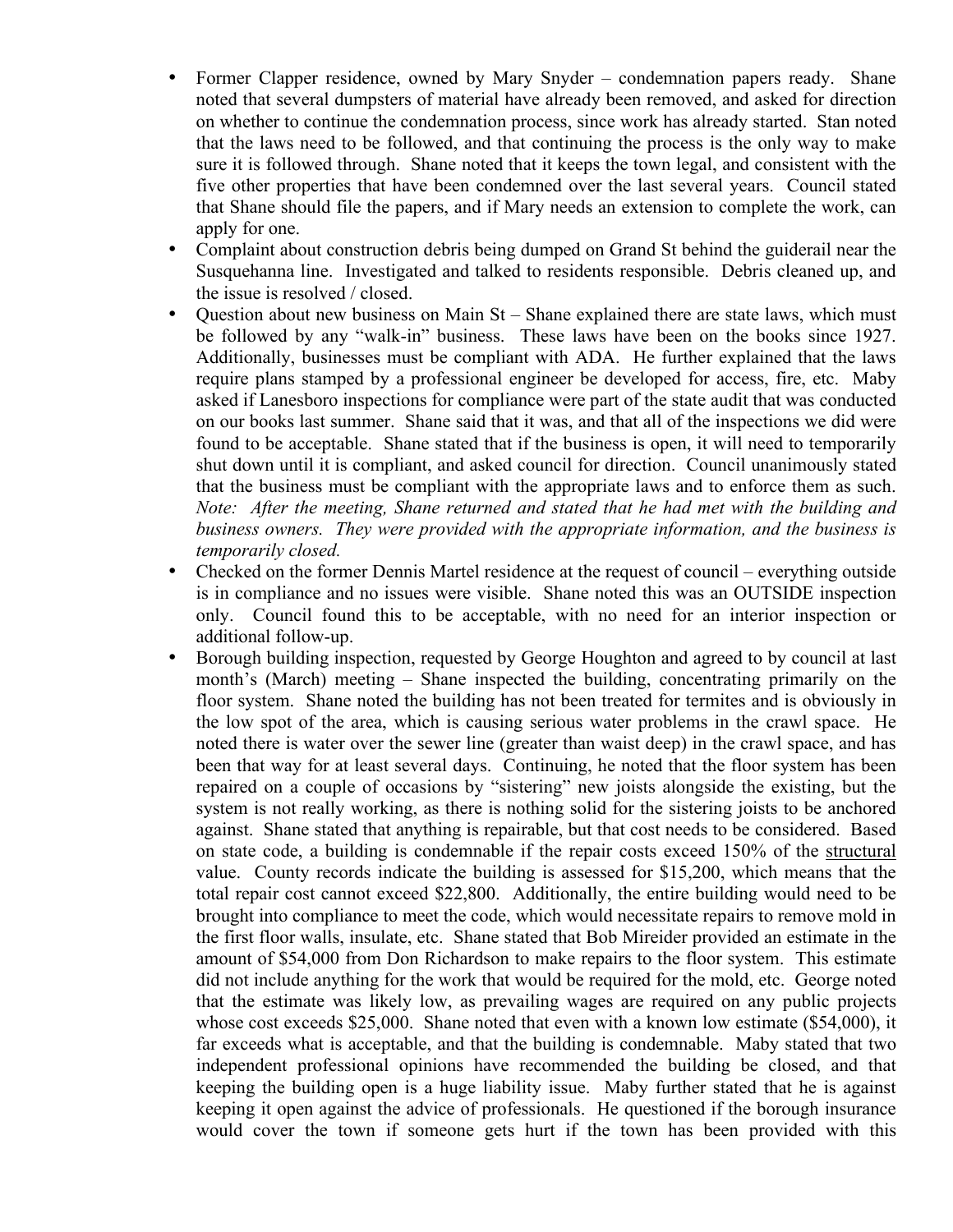information. George suggested the topic be tabled for further discussion and the meeting carried over to next Tuesday (4/8). Council agreed.

- 6) Community Center- \$460 in rentals for month.
- 7) Mayor's Report:
	- Need approval for Debra Dilello's  $10'x$  12' addition on the back of her residence. The addition will house a new laundry room and a half bath. The approval is needed so that CCI can finalize the paperwork. Motion by Stan, 2<sup>nd</sup> by Bob to approve. Unanimous, so carried. Maby noted that there might be some short term parking issues along the street during construction, given how narrow the street is. He doesn't see it as an issue, as long as cars can still get by. Council agreed, police would handle any issues that come up.
	- FEMA courses need copies of certificates from Dale & George. George provided copy; Stan will get Dale's to Chris over the next couple of days.
	- Sewer meter some of the parts have already been installed by WEMS, with other parts temporarily backordered or the wrong parts were sent. A bill for the work done to date was presented. Motion by Dan,  $2<sup>nd</sup>$  by Colleen to pay. Unanimous, so carried.
	- Attended Endless Mtn RC&D Council meeting all of the work is during the day, so it is not in direct conflict with mayoral duties. Chris's employer has agreed to give him the time off as needed to participate. Maby is waiting to hear on nomination but expects to become part of the council in May. Maby will continue on as mayor, and hopefully will be able to use the council as a network for future assistance (knowledge base more likely than funding agency) to Lanesboro.
	- Police car had major front-end issue with only 910 on it. The car was shipped from the factory missing a nut on the top of the right front ball joint assembly. The repairs to car exceeded two pages in length, but were under warranty and completed by Simmons Rockwell.
	- Needs approval from council to secure a one-year membership to municibid, an Internet ebay type site for municipalities. You can buy and sell on this site, without incurring any additional costs. Motion by Colleen, 2<sup>nd</sup> by Stan to secure a one-year membership, in the amount of \$200. Unanimous, so carried.
	- The school will be holding an evacuation drill. A partial dry run will occur in mid-April, with a full evacuation in May. The full evacuation will involve Lanesboro  $\&$  Susquehanna police, the state police, sheriff's department, and multiple fire agencies and fire police.
- 8) Unfinished business:
	- Mountain Road bids copy of all bids attached. Apparent low bid from G Devincintis in the amount of \$99,800 for the base bid, which is considerably more than what is available in the Growing Greener Grant. Motion by Stan, 2<sup>nd</sup> by Regina to accept the low bid, pending finding an acceptable funding source for the difference between the bid and the grant. Additionally, this topic will be carried over to next week's meeting. Additionally, Gene Hulbert noted that deeds are required for the PennDOT permit needed to construct the sidewalk. George will speak with PennVest about funding, Maby will contact Labor & Industry about getting an extension, and Stan will contact the railroad to get a letter that requests a driveway for the garbage truck, along with copies of the deeds from the courthouse.
	- Watershed meeting attend by Bob Bob brought back 6 pages of paperwork that needs to be filed out. A copy of our hazard mitigation plan has been requested, when the paperwork is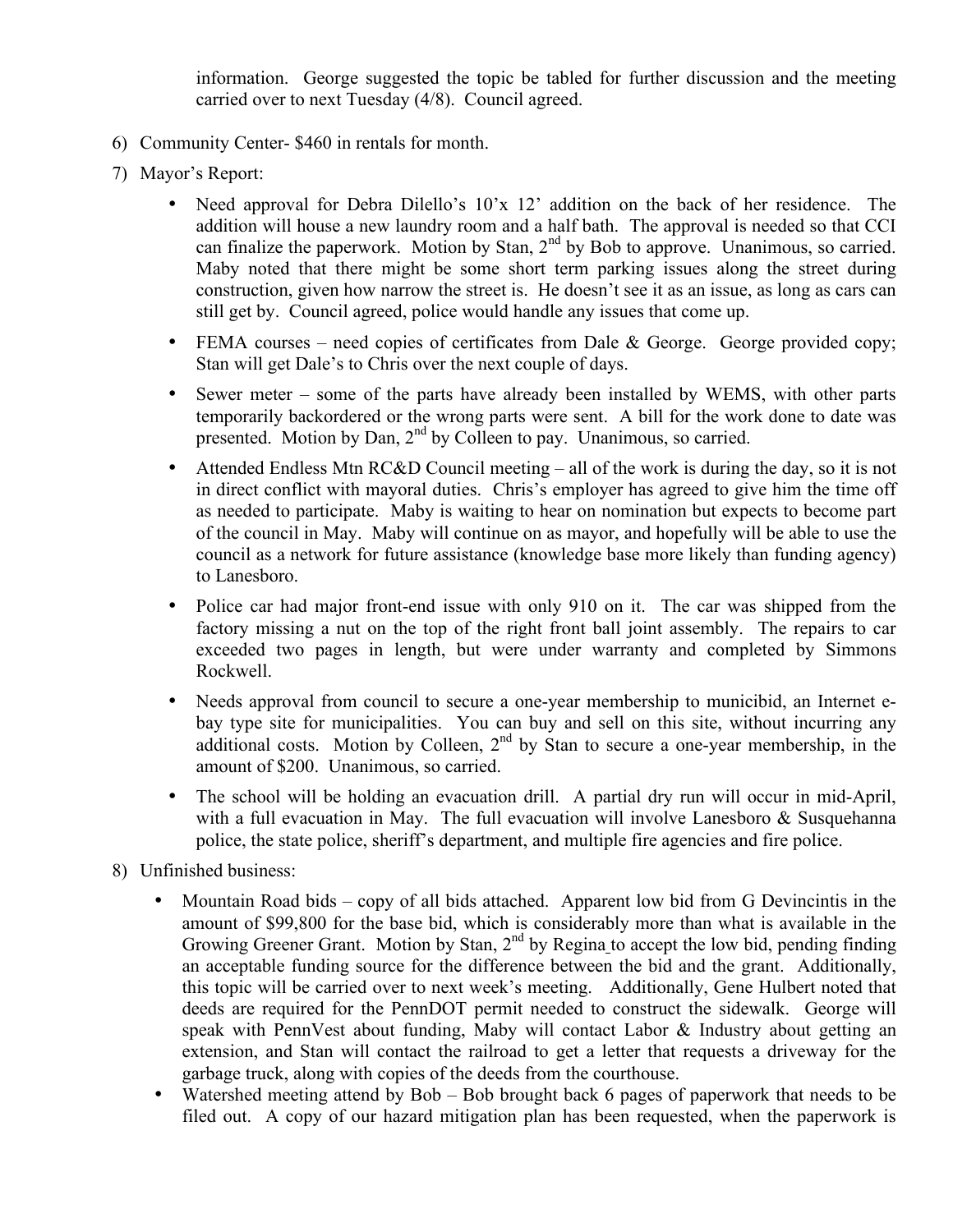submitted. Maby offered to do it, if council wants. Council approved, Maby to complete, make two copies, and give back to Bob so that it can be sent in (one copy for us).

- Insurance comparison tabled until  $4/8$
- Meghan's Law Ordinance tabled until  $4/8$

Meeting continued on 4/8

Roll Call – Dan Boughton, Regina Dilello, George Houghton, Bob Mireider, Dale Rockwell, Stan Rockwell, Colleen Wilkes

Also Present – Mayor Chris Maby, Secretary / Treasurer Gail Hanrahan

Absent – none

Additional discussion on Mountain Road project-

Council is concerned about the cost of the project, as the low bid of \$99,800 is more than double what is left in the Growing Greener grant (a portion of it was used to pay for the engineering services provided by Hulbert Engineering). Approximately \$16,000 has already been invested in the road since December of 2007. George and Stan noted that although the cost is excessive, repair costs and the increased potential for damage would increase if the project were delayed. George spoke with PennVest and USDA about loans to cover the \$50,000 of the project that won't be paid for by the Growing Greener grant. Dale asked how long the borough could finance it – George said it depends on amount borrowed, interest rates, etc. George noted that USDA could have the money in place by late summer. As a follow-up to last weeks meeting, Maby first contacted Labor & Industry but was told by Deputy Director Bob O'Brien it had to be addressed by the Growing Greener department at DCED. 13 calls later, Maby was able to contact with Melissa Williams, who runs the Growing Greener program for DCED. He asked if the deadline to use the money could be extended, explaining that Lanesboro received a letter indicating the grant was awarded in August, 2006, but the money did not arrive until December 19, 2007. The Growing Greener contract states the money must be used by June 2008 or be returned. Maby explained to Williams the near impossibility to turn a project around that requires engineering, bidding and construction in less than 6 months. Williams stated she had to speak with her supervisor, as they don't normally allow extensions. Maby again reiterated that the extension is needed because the state took 16 months to provide the money, whereas Lanesboro only has an 8-month window to complete the project because of it. After discussion, motion made by Regina,  $2<sup>nd</sup>$  by Dan to accept the low bid with Myron writing letter to low bidder stating the work to be done cannot initially exceed the remaining amount in the Growing Greener grant (\$50,000). Unanimously approved on a roll call vote.

Borough building topic brought forward –

Visitor Salomon expressed concern that the building is of historical value and would prefer that it not be demolished. A general discussion followed, with the main focus on how to eliminate the liability of the building in the most cost effective manner. Boughton mentioned that plans have already been developed. Several expressed concern that the cost of a new building is going to put a severe strain on the tax base, which is already going to have to shoulder the repairs to Mountain Road. Maby stated that he contacted the state agency that provided the grant to purchase the Community Center to see what ramifications there would be if the council wanted to convert it to offices, since it may be the cheapest solution to the problem if they agree to what was recommended by Shane and the engineer. DCED stated that given the extenuating circumstances and the need for Lanesboro to keep costs associated with a move as cheap as possible, as long as we provide copies of the engineer's inspection and copies of the appropriate council meeting minutes (Shane's report), the building could be converted without having to repay the grant. The concern with this idea is that it would eliminate a place for receptions, parties, etc. Maby suggested that only a portion of it be converted, so that smaller parties and youth group meetings could still be held. After additional discussion, George asked for a roll call vote on closing the building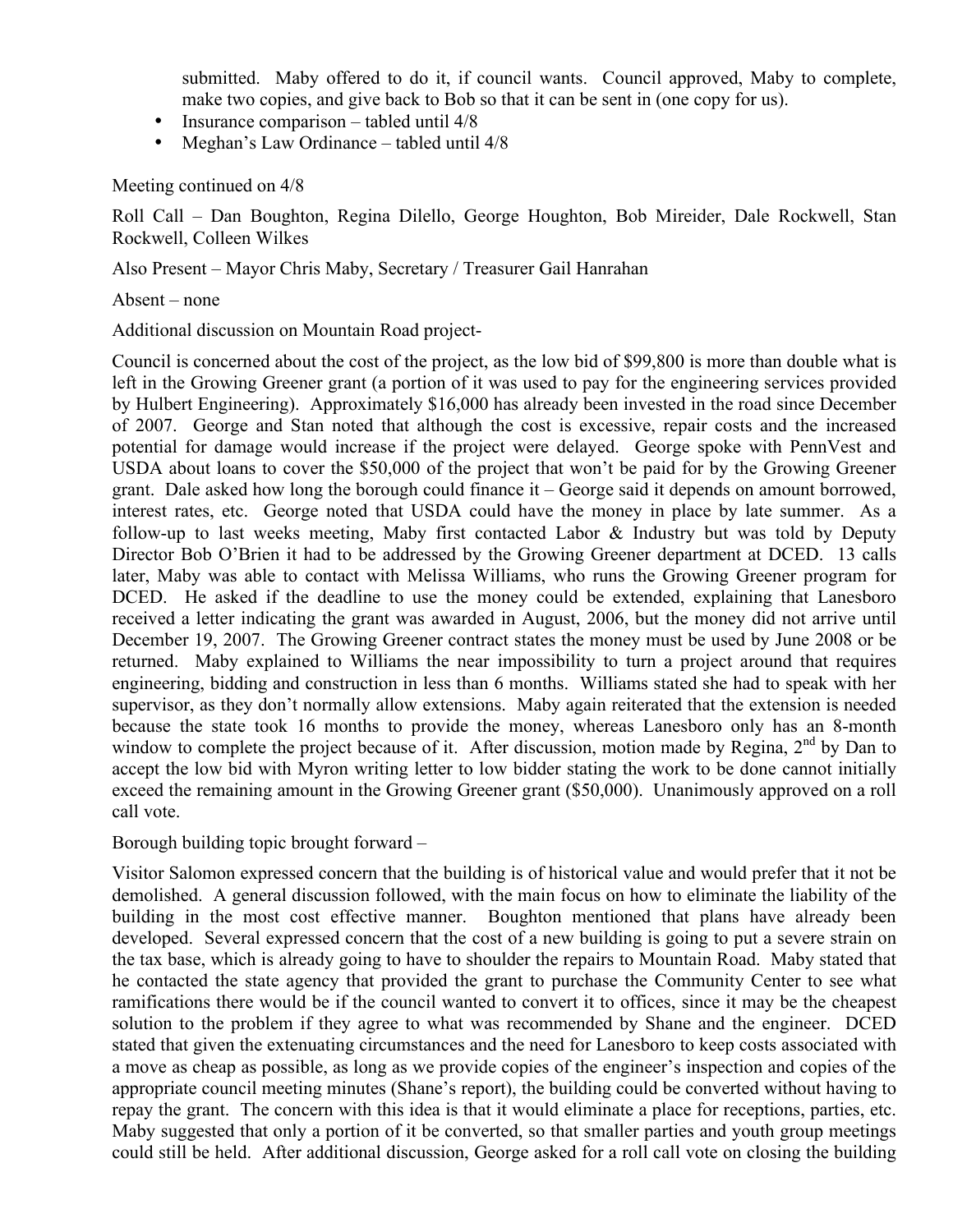but not demolishing it. The demolition could occur at a later date and give a chance to try and secure some grant funding to repair while eliminating the safety and liability concern. Dan Boughton, Regina Dilello, George Houghton, Dale Rockwell, Stan Rockwell, and Colleen Wilkes all voted to close the building. Bob Mireider voted against closing the building. George then asked for a roll call vote on moving to the Community Center after renovating a portion of it to accommodate the Post Office and borough offices while keeping a section of it available for the public. Dan Boughton, Regina Dilello, George Houghton, Dale Rockwell, Stan Rockwell, and Colleen Wilkes all voted to move as questioned. Bob Mireider abstained, as he voted against the closing. The date of the move was then discussed. Council wants to move as quickly as possible, but realizes there are reservations (receptions with printed invites, etc.) for the Community Center that would be very hard to relocate. Regina noted the last party scheduled was August 16. After a brief discussion, George asked for a roll call vote on accepting no additional reservations after August 16, with the major work to be accomplished between then and September 1, at which time the Post Office would be open in the Community Center. Dan Boughton, Regina Dilello, George Houghton, Dale Rockwell, Stan Rockwell, and Colleen Wilkes all approved the date as announced. Bob Mireider abstained, as he voted against the closing. Maby reminded the council they still have the majority of the \$20,000 returned from the Jail Hill project to use on the renovations, which may be enough to finish the work without borrowing. George asked if Jason Fissel could do the work, as he had expressed interest in the past. Maby will contact him prior to the next meeting. George asked the council to make the next meeting primarily a floorplan layout meeting so that material could be ordered, with as much work (new exterior doors, etc) getting done prior to the actual closing. Council agreed.

- 9) New business:
	- Dale spoke with Todd Schmidt from B&S, who stated that work would begin on Jefferson St this week. Dale reminded Todd of the agreement B&S signed, and that the road will be closed to all vehicles over 5 tons if the work is not completed in the timeframe listed in the agreement.
	- Dan need to empty the dumpster. Council agreed, Dan to coordinate with Freddie's.
	- Chris asked council for approval to purchase and install cold patch. Unanimously agreed to.
	- Gail no findings in the audit, which is the first time in several years there has not been an issue. Because Lanesboro used some liquid fuels money as a down payment on the snowplow, a second audit will occur. This is just a formality.
	- Insurance comparison Colleen will provide Todd Zimmerman with info regarding current coverage, and provide update when appropriate.
	- Meeting with TriBoro set for 5/5 at the TriBoro office  $\omega$  7:00. Much concern about 1<sup>st</sup> quarter billing cost of \$18,000, the "adjustment" for 2007, and rates for TriBoro employees who do the service work in Lanesboro on the sewer. Council would like to see how the adjustment was passed on to individual property accounts in Susquehanna and Oakland. Council instructed Gail not to pay bill until after they have had the meeting and make a decision on how to proceed.
- *10)* Visitors: Rick & Dawn French, Sandy & Jerry Benson, Roland Salomon, Herman Maffett. All visiting except the French's, who wanted to know if the council could do anything to help the situation out with the store they are planning to open in the Bouren storefront. Maby noted that Frank Tourscher (CII) forwarded a copy of the letter to him that was sent to Rick regarding the L&I requirements for an occupancy permit. Maby questioned Frank on what could be done to help startup businesses out where total compliance to ADA rules, etc was beyond financial feasibility, as the costs to comply would exceed the value of the building. Frank noted that Lanesboro could adopt an ordinance that allows certain buildings (constructed before 1965) to be grandfathered, as long as they met 4 criteria. The Bouren building meets the criteria on a quick review – this would need to be confirmed by Shane & Frank. Maby noted that the ordinance information was forwarded to the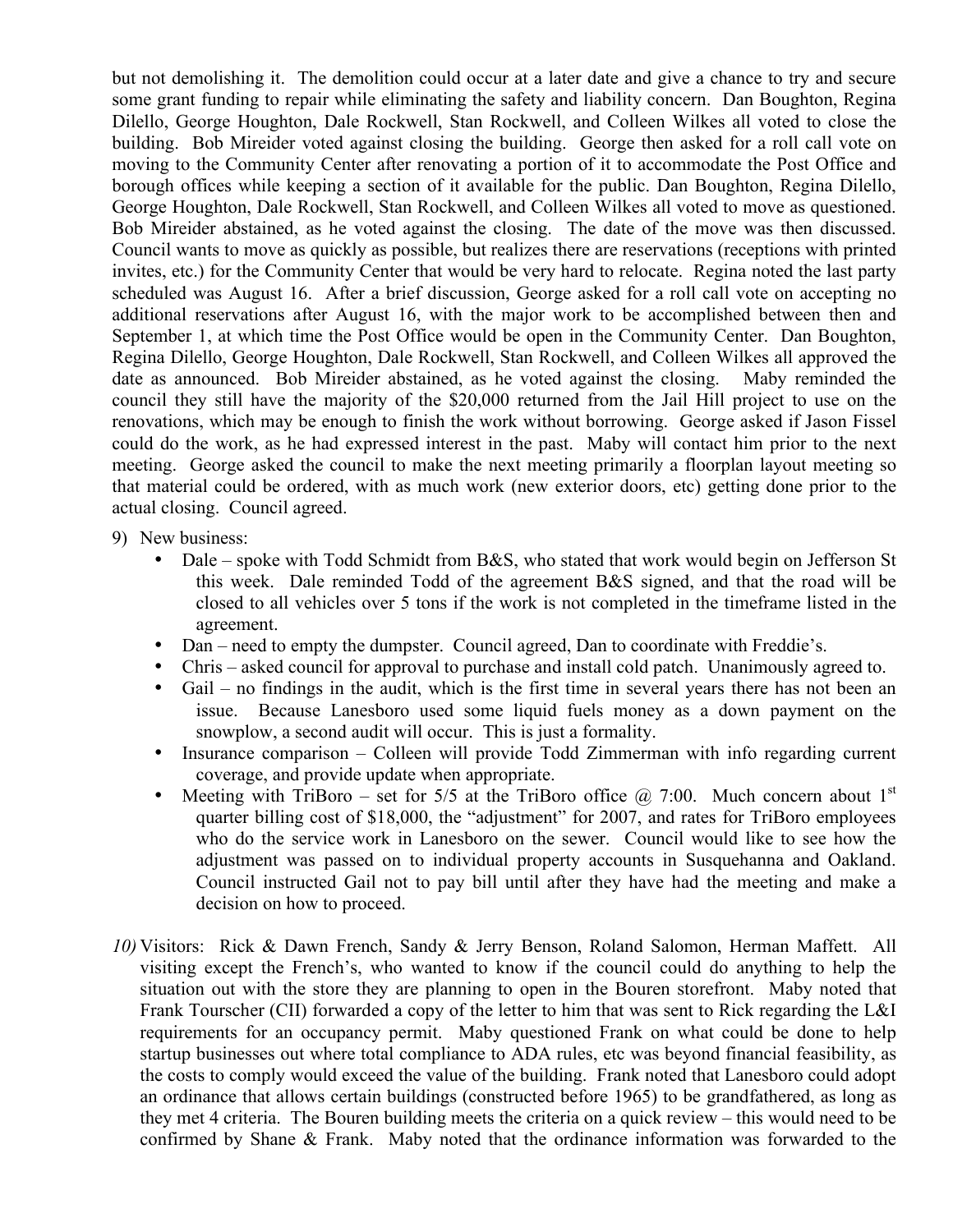council and Myron a few days prior to this meeting, and that ideally, council could move on having Myron draw up the ordinance and advertise in time for approval at the May meeting, even if it had to be advertised in the Press & Sun Bulletin to meet ad requirements. Maby also noted there are many other potential business locations in town that would benefit from this ordinance, as the building values dwarf the costs associated with compliance, although any new building will need to be 100% compliant. Council agreed – motion by Regina,  $2<sup>nd</sup>$  by Colleen to adopt ordinance excepting portions of codes as provided by Frank to Myron and council. Unanimously carried.

11) Adjournment – by Regina,  $2<sup>nd</sup>$  by Stan to adjourn. Unanimous, so carried.